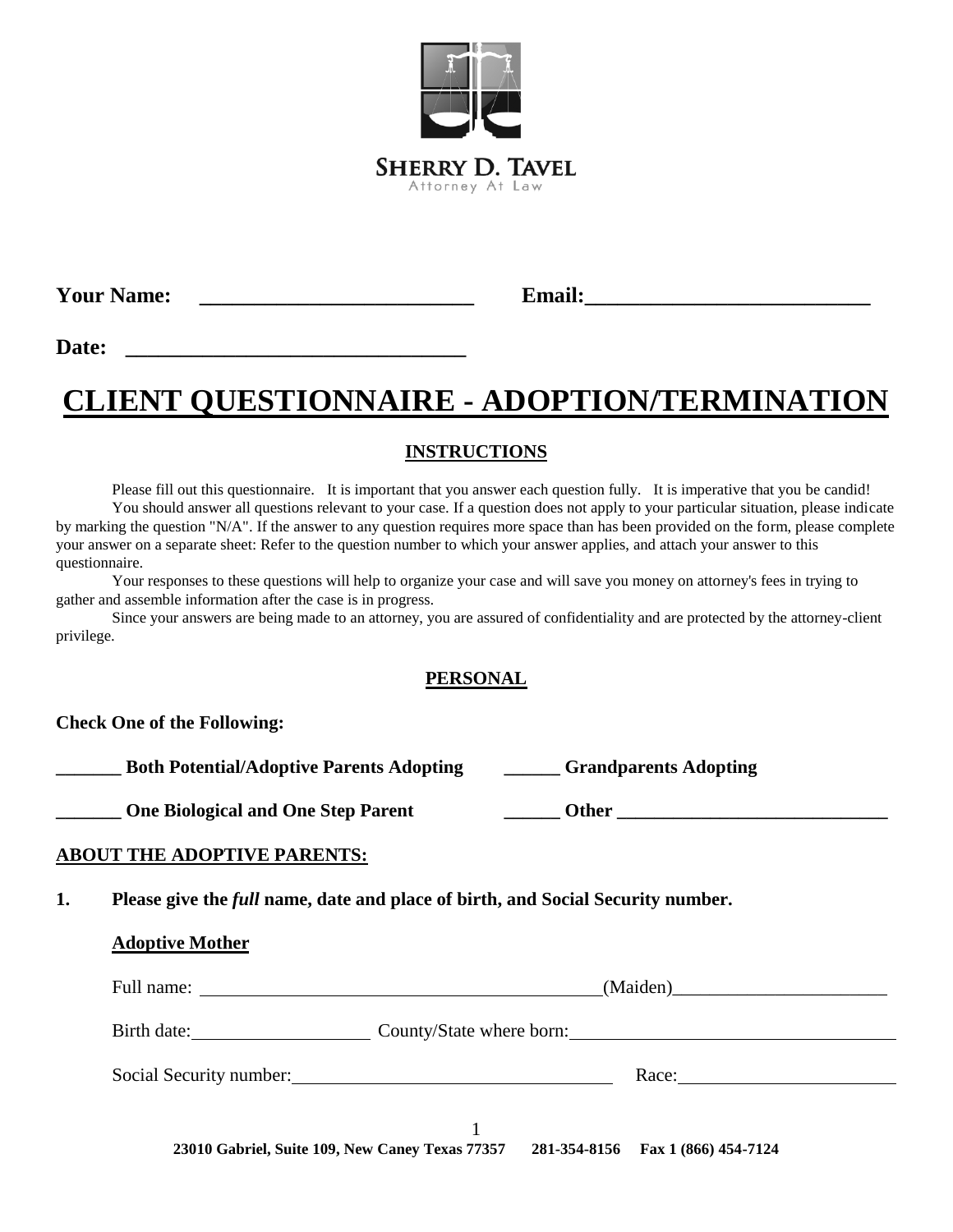|                                        | <b>SHERRY D. TAVEL</b>                                                                                                                                                                                                               |  |
|----------------------------------------|--------------------------------------------------------------------------------------------------------------------------------------------------------------------------------------------------------------------------------------|--|
|                                        | Attorney At Law                                                                                                                                                                                                                      |  |
|                                        |                                                                                                                                                                                                                                      |  |
| <b>Adoptive Father</b>                 |                                                                                                                                                                                                                                      |  |
|                                        |                                                                                                                                                                                                                                      |  |
|                                        | Birth date: County/State where born: County County and County State where born:                                                                                                                                                      |  |
|                                        | Social Security number: Race: Race:                                                                                                                                                                                                  |  |
|                                        |                                                                                                                                                                                                                                      |  |
|                                        |                                                                                                                                                                                                                                      |  |
|                                        |                                                                                                                                                                                                                                      |  |
|                                        |                                                                                                                                                                                                                                      |  |
|                                        | Where are you living now, and what is your phone number?                                                                                                                                                                             |  |
|                                        | City: City: County: County: County: State: Zip:                                                                                                                                                                                      |  |
|                                        |                                                                                                                                                                                                                                      |  |
|                                        | At what address do you wish to receive mail from this office?                                                                                                                                                                        |  |
|                                        |                                                                                                                                                                                                                                      |  |
|                                        |                                                                                                                                                                                                                                      |  |
|                                        |                                                                                                                                                                                                                                      |  |
|                                        | Address: <u>example and the contract of the contract of the contract of the contract of the contract of the contract of the contract of the contract of the contract of the contract of the contract of the contract of the cont</u> |  |
| How do you prefer that we contact you? | Phone:                                                                                                                                                                                                                               |  |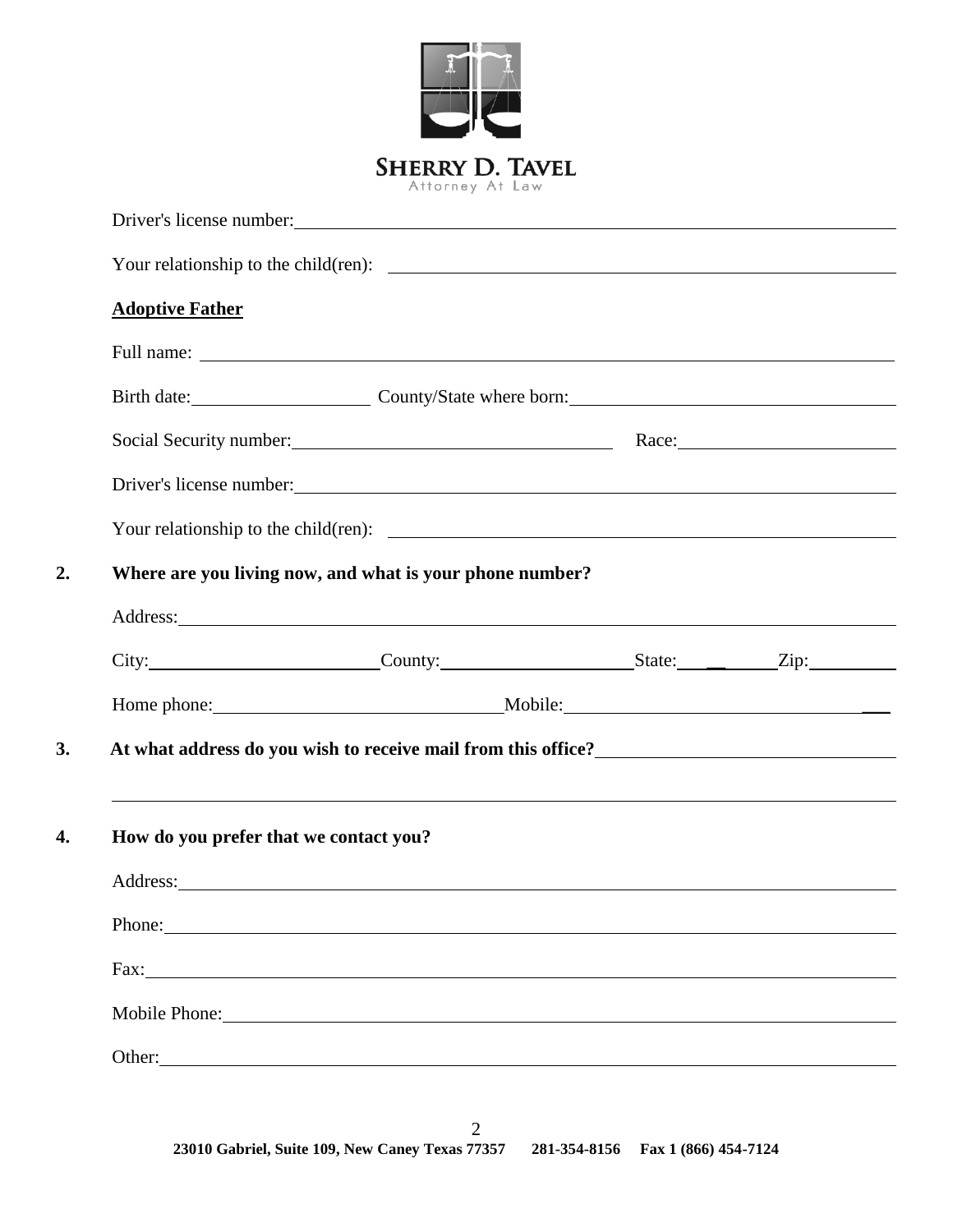

## **5. Who referred you to this office?**

## **6. Have you consulted or retained any other attorneys on this matter before coming to this office?**

If so, please state who and when:

### **7. Please complete the following information concerning your employment.**

#### **Adoptive Mother**

| Job title:                                                                                                                                                                                                                           |
|--------------------------------------------------------------------------------------------------------------------------------------------------------------------------------------------------------------------------------------|
|                                                                                                                                                                                                                                      |
|                                                                                                                                                                                                                                      |
| Telephone number:                                                                                                                                                                                                                    |
|                                                                                                                                                                                                                                      |
| May we call you at work?                                                                                                                                                                                                             |
|                                                                                                                                                                                                                                      |
| <b>Adoptive Father</b>                                                                                                                                                                                                               |
|                                                                                                                                                                                                                                      |
| Job title:                                                                                                                                                                                                                           |
|                                                                                                                                                                                                                                      |
| City, state, zip:                                                                                                                                                                                                                    |
| Telephone number:<br>Telephone number:                                                                                                                                                                                               |
|                                                                                                                                                                                                                                      |
| May we call you at work?                                                                                                                                                                                                             |
| Education: <u>contract the contract of the contract of the contract of the contract of the contract of the contract of the contract of the contract of the contract of the contract of the contract of the contract of the contr</u> |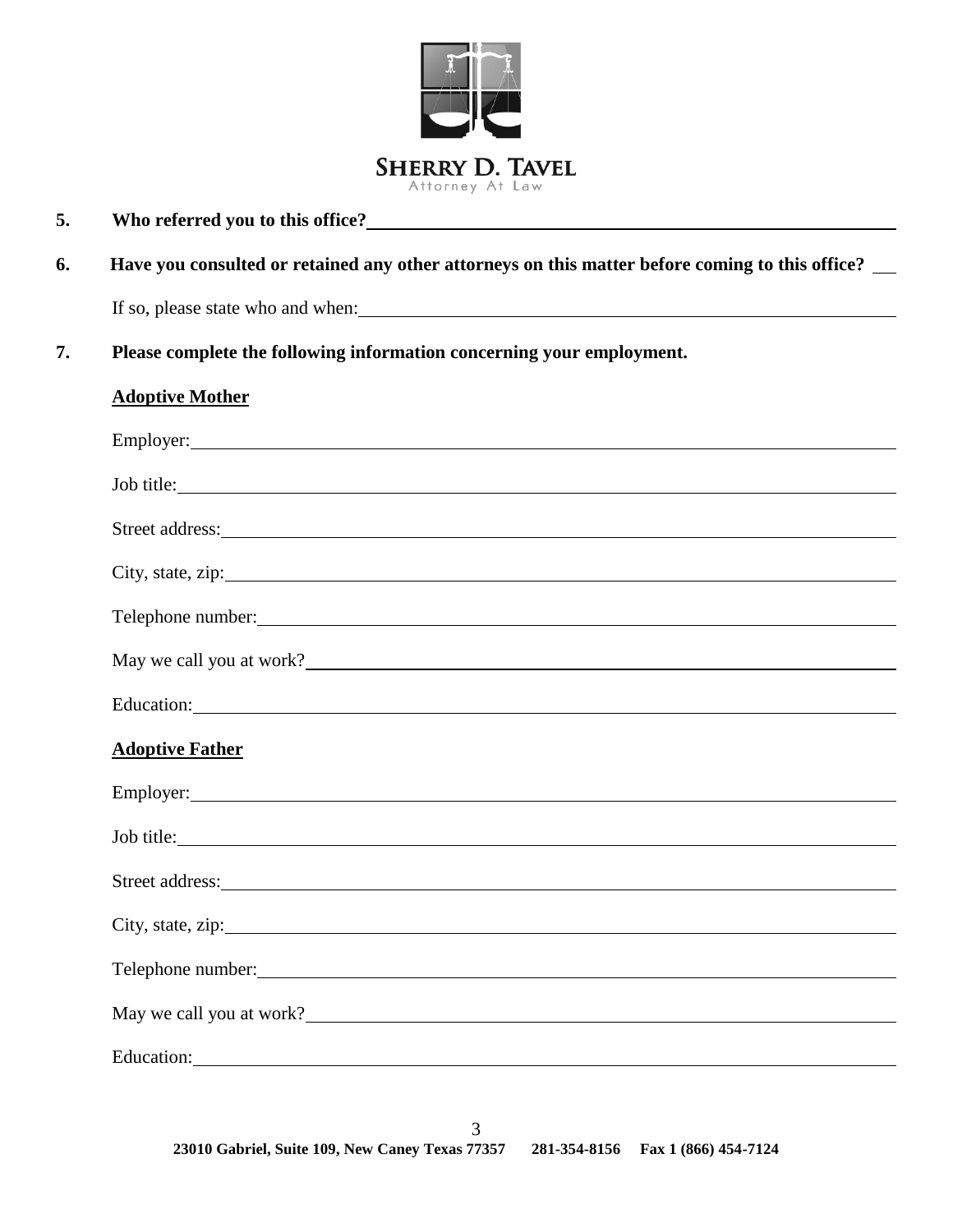

### **ABOUT THE BIOLOGICAL PARENTS:**

**8. Please give the** *full* **name, date and place of birth, and Social Security number of biological parents.**

#### **Biological Mother:**

|                           | Birth date: County/State where born:                                                                                                                                                                                           |
|---------------------------|--------------------------------------------------------------------------------------------------------------------------------------------------------------------------------------------------------------------------------|
|                           | Social Security number: Mace: Race: Race: Race: Race: Race: Race: Race: Race: Race: Race: Race: Race: Race: Race: Race: Race: Race: Race: Race: Race: Race: Race: Race: Race: Race: Race: Race: Race: Race: Race: Race: Race:  |
|                           |                                                                                                                                                                                                                                |
|                           |                                                                                                                                                                                                                                |
|                           |                                                                                                                                                                                                                                |
|                           |                                                                                                                                                                                                                                |
| <b>Biological Father:</b> |                                                                                                                                                                                                                                |
|                           |                                                                                                                                                                                                                                |
|                           | Birth date: County/State where born: County-State in the county of the county of the county of the county of the county of the county of the county of the county of the county of the county of the county of the county of t |
|                           |                                                                                                                                                                                                                                |
|                           | Driver's license number:                                                                                                                                                                                                       |
|                           |                                                                                                                                                                                                                                |
|                           |                                                                                                                                                                                                                                |
|                           | Where are the biological parents living now, and what is his or her phone numbers if known?                                                                                                                                    |
| <b>Biological Mother:</b> |                                                                                                                                                                                                                                |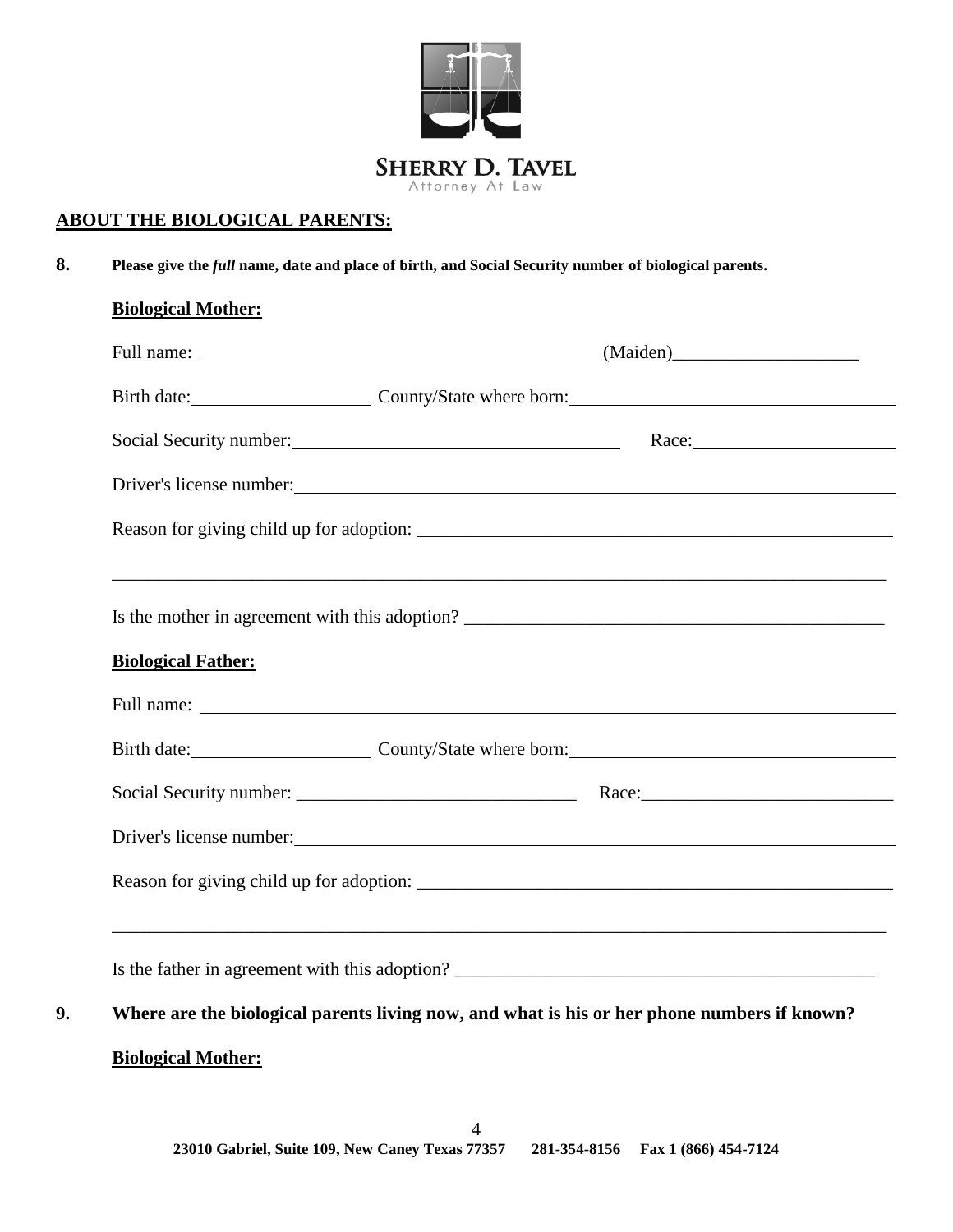|                           |                                                                                                                                                                                                                                              | <b>SHERRY D. TAVEL</b><br>Attorney At Law |  |
|---------------------------|----------------------------------------------------------------------------------------------------------------------------------------------------------------------------------------------------------------------------------------------|-------------------------------------------|--|
|                           |                                                                                                                                                                                                                                              |                                           |  |
|                           | City: City: County: County: State: State: Zip:                                                                                                                                                                                               |                                           |  |
|                           |                                                                                                                                                                                                                                              |                                           |  |
| <b>Biological Father:</b> |                                                                                                                                                                                                                                              |                                           |  |
|                           | Address: <u>and the same of the same of the same of the same of the same of the same of the same of the same of the same of the same of the same of the same of the same of the same of the same of the same of the same of the </u>         |                                           |  |
|                           | City: City: County: County: State: Zip: Zip:                                                                                                                                                                                                 |                                           |  |
|                           |                                                                                                                                                                                                                                              |                                           |  |
|                           | Please complete the following information concerning the biological parents' employment if known.                                                                                                                                            |                                           |  |
| <b>Biological Mother:</b> | Employer: Employer:                                                                                                                                                                                                                          |                                           |  |
|                           | Job title:<br>Street address: Note and the state of the state of the state of the state of the state of the state of the state of the state of the state of the state of the state of the state of the state of the state of the state of th |                                           |  |
|                           | City, state, zip:                                                                                                                                                                                                                            |                                           |  |
|                           |                                                                                                                                                                                                                                              |                                           |  |
|                           |                                                                                                                                                                                                                                              |                                           |  |
| <b>Biological Father:</b> |                                                                                                                                                                                                                                              |                                           |  |
|                           | Employer: Note a series that the series of the series of the series of the series of the series of the series of the series of the series of the series of the series of the series of the series of the series of the series                |                                           |  |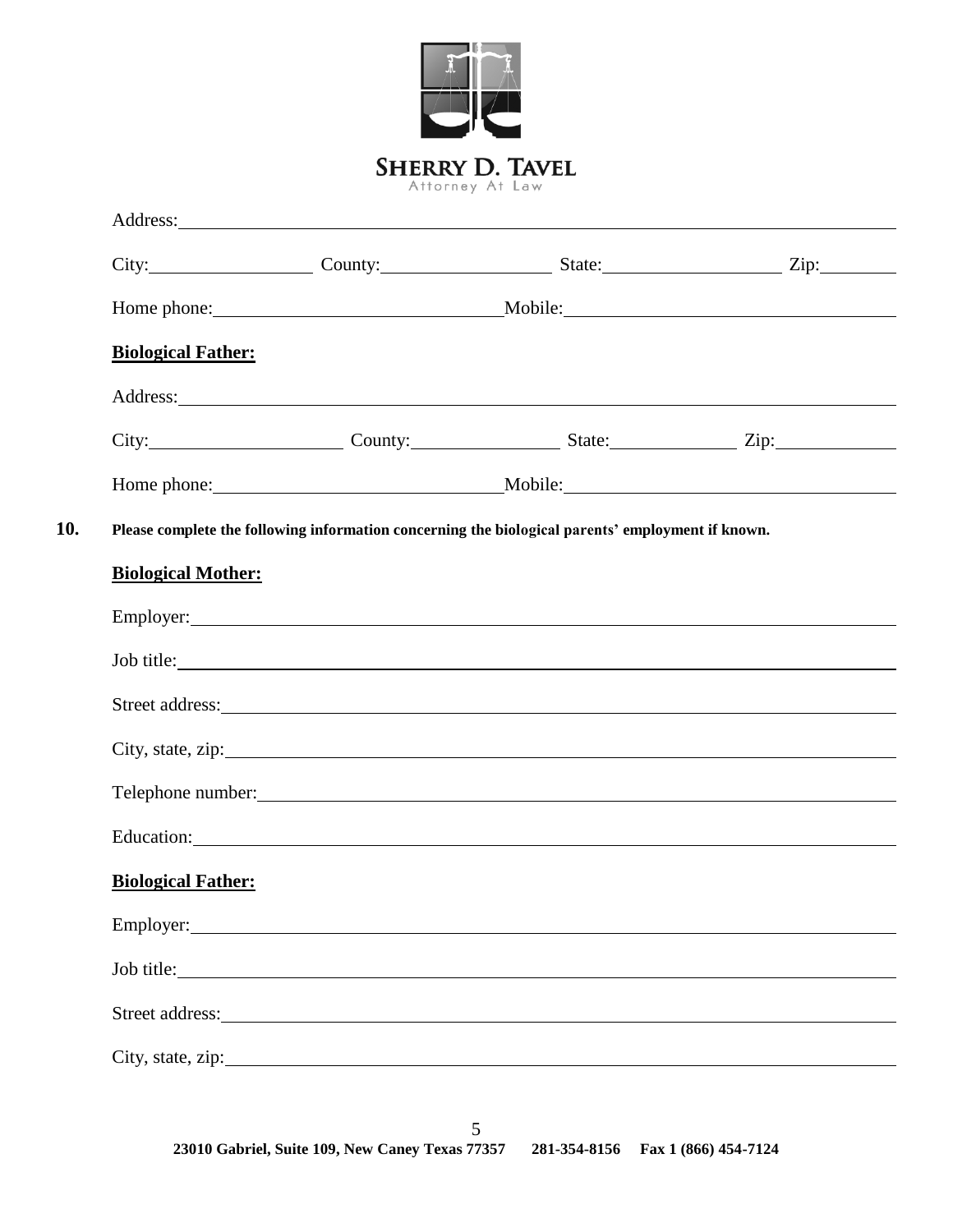

Telephone number: <u>contract the contract of the contract of the contract of the contract of the contract of the contract of the contract of the contract of the contract of the contract of the contract of the contract of th</u>

Education: Equation:

#### **ABOUT THE CHILDREN:**

| Sex (M/F): Date of birth: Age: Age:                                                                                                                                                                                            |                                    |  |
|--------------------------------------------------------------------------------------------------------------------------------------------------------------------------------------------------------------------------------|------------------------------------|--|
| Place of birth: Note of birth:                                                                                                                                                                                                 |                                    |  |
| Social Security number: Driver's License No.                                                                                                                                                                                   |                                    |  |
|                                                                                                                                                                                                                                |                                    |  |
| Name: Name and the state of the state of the state of the state of the state of the state of the state of the state of the state of the state of the state of the state of the state of the state of the state of the state of |                                    |  |
| Sex (M/F): Date of birth: Age: Age:                                                                                                                                                                                            |                                    |  |
| Place of birth: <u>contained</u> and contained a series of birth:                                                                                                                                                              |                                    |  |
| Social Security number: Driver's License No.                                                                                                                                                                                   |                                    |  |
| What you wish the child's name to be if changed in this adoption case:                                                                                                                                                         |                                    |  |
| Name: Name and the set of the set of the set of the set of the set of the set of the set of the set of the set of the set of the set of the set of the set of the set of the set of the set of the set of the set of the set o |                                    |  |
| Sex (M/F): Date of birth: Age: Age:                                                                                                                                                                                            |                                    |  |
| Place of birth: <u>contained</u> and the contact of birth:                                                                                                                                                                     |                                    |  |
|                                                                                                                                                                                                                                |                                    |  |
|                                                                                                                                                                                                                                |                                    |  |
| Name: Name and the state of the state of the state of the state of the state of the state of the state of the state of the state of the state of the state of the state of the state of the state of the state of the state of |                                    |  |
|                                                                                                                                                                                                                                | Sex (M/F): Date of birth Age: Age: |  |

**23010 Gabriel, Suite 109, New Caney Texas 77357 281-354-8156 Fax 1 (866) 454-7124**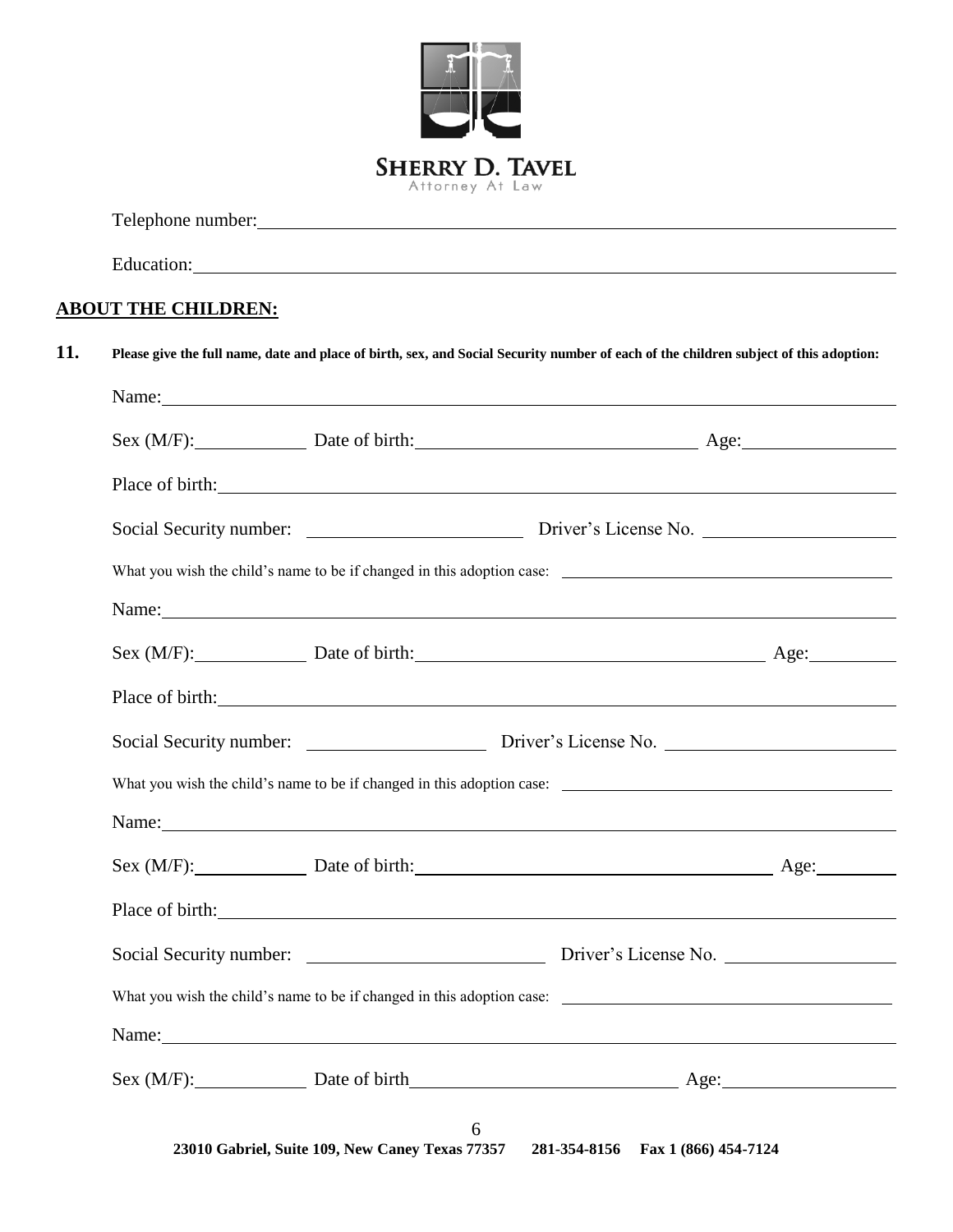

**23010 Gabriel, Suite 109, New Caney Texas 77357 281-354-8156 Fax 1 (866) 454-7124** 7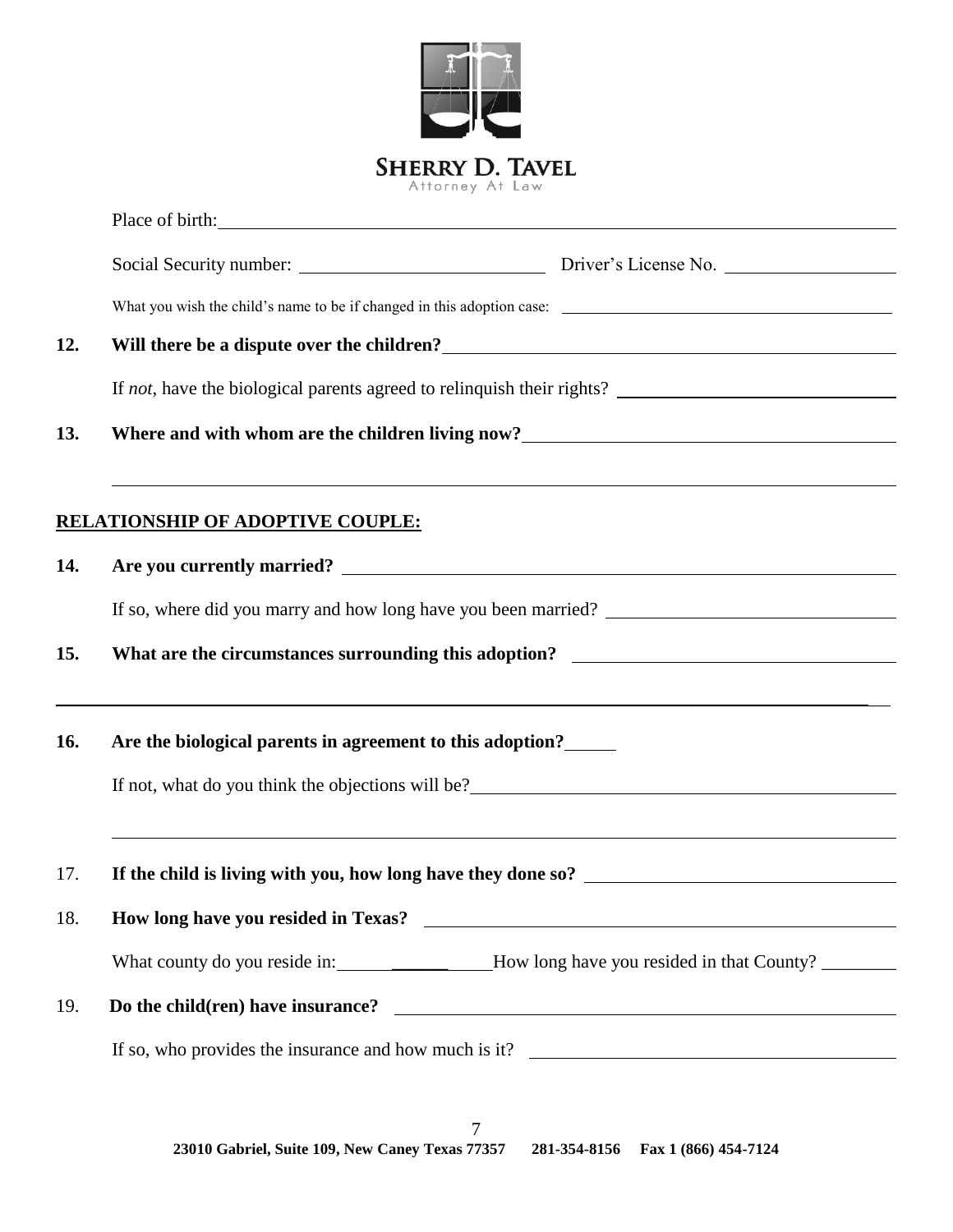## **20. Check any of the following which are applicable.**

Left Children with intent to return

|     | Left for 3 months without expressing intent to return                                                                                                                                                                                                                                                                                    |  |
|-----|------------------------------------------------------------------------------------------------------------------------------------------------------------------------------------------------------------------------------------------------------------------------------------------------------------------------------------------|--|
|     | Left for 6 months without providing support                                                                                                                                                                                                                                                                                              |  |
|     | Placed or allowed the child in dangerous conditions                                                                                                                                                                                                                                                                                      |  |
|     | Conduct that endangers children                                                                                                                                                                                                                                                                                                          |  |
|     | Failed to support for one year                                                                                                                                                                                                                                                                                                           |  |
|     | Abandoned children without identifying them                                                                                                                                                                                                                                                                                              |  |
|     | Abandoned mother during pregnancy                                                                                                                                                                                                                                                                                                        |  |
|     | Refused to submit to court order                                                                                                                                                                                                                                                                                                         |  |
|     | Cause of absence from school                                                                                                                                                                                                                                                                                                             |  |
|     | Executed affidavit of relinquishment                                                                                                                                                                                                                                                                                                     |  |
|     | Injured child                                                                                                                                                                                                                                                                                                                            |  |
|     | Terminated with regard to another child                                                                                                                                                                                                                                                                                                  |  |
|     | One of you are the child's biological parent                                                                                                                                                                                                                                                                                             |  |
| 21. | Do any other parties have an attorney?<br><u>Letting and the contract of the contract of the contract of the contract of the contract of the contract of the contract of the contract of the contract of the contract of the contr</u>                                                                                                   |  |
|     | If so, who? $\qquad \qquad$ $\qquad$ $\qquad$ $\qquad$ $\qquad$ $\qquad$ $\qquad$ $\qquad$ $\qquad$ $\qquad$ $\qquad$ $\qquad$ $\qquad$ $\qquad$ $\qquad$ $\qquad$ $\qquad$ $\qquad$ $\qquad$ $\qquad$ $\qquad$ $\qquad$ $\qquad$ $\qquad$ $\qquad$ $\qquad$ $\qquad$ $\qquad$ $\qquad$ $\qquad$ $\qquad$ $\qquad$ $\qquad$ $\qquad$ $\$ |  |
| 22. | Do you or the other party have any other children for whom a duty of support is owed?                                                                                                                                                                                                                                                    |  |
|     | If so, please give the full name, date and place of birth, sex, and Social Security number of each such child:                                                                                                                                                                                                                           |  |
|     | Name: Name: Name: Name: Name: Name: Name: Name: Name: Name: Name: Name: Name: Name: Name: Name: Name: Name: Name: Name: Name: Name: Name: Name: Name: Name: Name: Name: Name: Name: Name: Name: Name: Name: Name: Name: Name:                                                                                                            |  |
|     | Sex (M/F): Date of birth: Age: Age:                                                                                                                                                                                                                                                                                                      |  |
|     | Place of birth:                                                                                                                                                                                                                                                                                                                          |  |
|     | Social Security number:                                                                                                                                                                                                                                                                                                                  |  |
|     |                                                                                                                                                                                                                                                                                                                                          |  |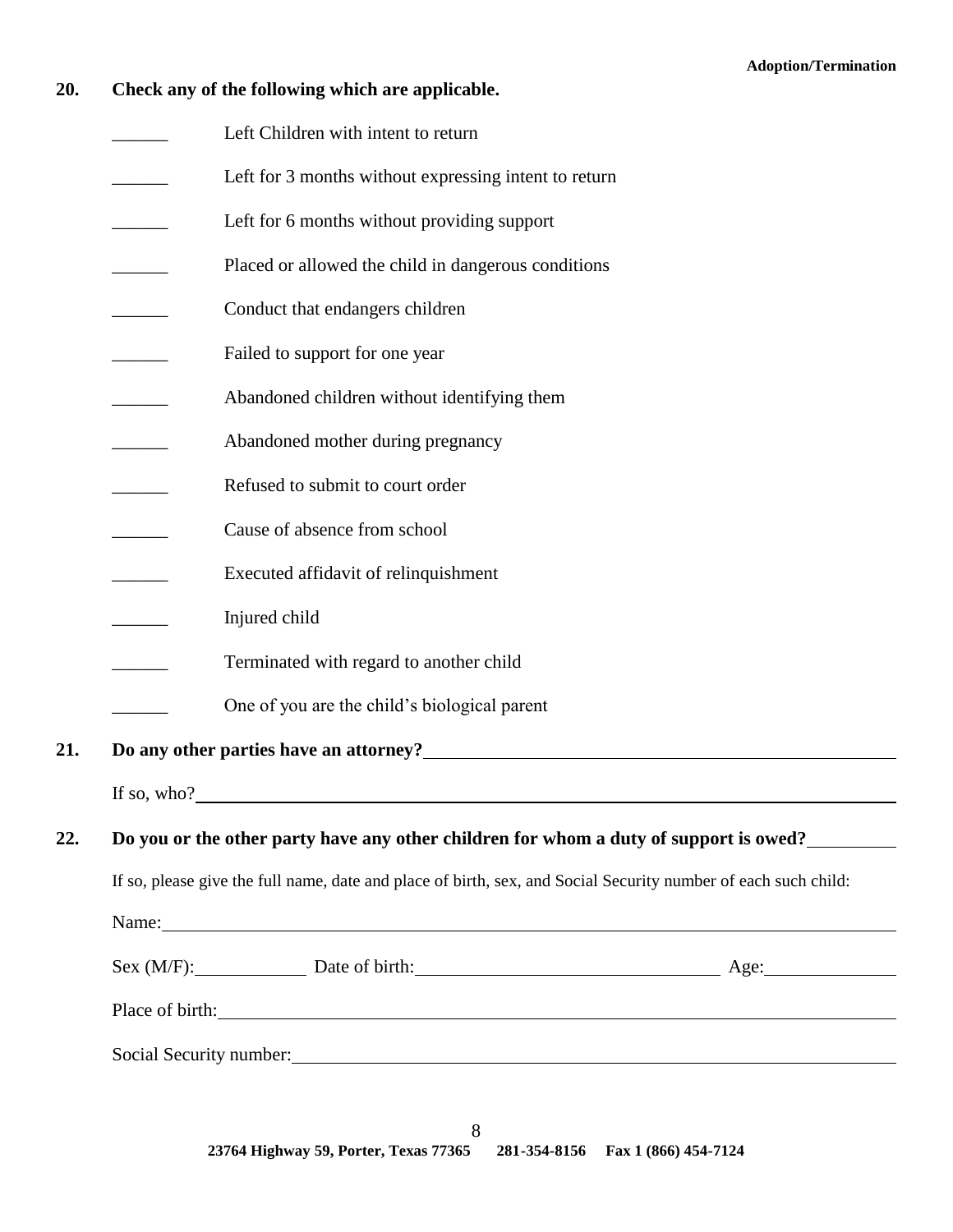#### **Adoption/Termination**

|     |                                     | Name: Name and the state of the state of the state of the state of the state of the state of the state of the state of the state of the state of the state of the state of the state of the state of the state of the state of |                    |                                                                                                                                                                                                                                    |
|-----|-------------------------------------|--------------------------------------------------------------------------------------------------------------------------------------------------------------------------------------------------------------------------------|--------------------|------------------------------------------------------------------------------------------------------------------------------------------------------------------------------------------------------------------------------------|
|     |                                     |                                                                                                                                                                                                                                |                    | Sex (M/F): Date of birth: Age: Age:                                                                                                                                                                                                |
|     |                                     |                                                                                                                                                                                                                                |                    | Place of birth: <u>contained</u> and the contained and the contact of birth contained and the contact of birth contact of the contact of the contact of the contact of the contact of the contact of the contact of the contact of |
|     |                                     |                                                                                                                                                                                                                                |                    | Social Security number:                                                                                                                                                                                                            |
| 23. |                                     |                                                                                                                                                                                                                                |                    | Do the children involved in the adoption own any property? ______________________                                                                                                                                                  |
|     |                                     |                                                                                                                                                                                                                                |                    |                                                                                                                                                                                                                                    |
| 24. |                                     |                                                                                                                                                                                                                                |                    | Are the children subject to a prior court order? ________________________________                                                                                                                                                  |
|     |                                     |                                                                                                                                                                                                                                |                    |                                                                                                                                                                                                                                    |
|     |                                     |                                                                                                                                                                                                                                |                    | If so, please describe.                                                                                                                                                                                                            |
| 25. |                                     |                                                                                                                                                                                                                                |                    |                                                                                                                                                                                                                                    |
| 26. |                                     | "Skeletons in the Closet" and Sensitive Topics:                                                                                                                                                                                |                    |                                                                                                                                                                                                                                    |
|     |                                     |                                                                                                                                                                                                                                |                    | IT IS IMPERATIVE THAT YOU BE OPEN AND HONEST IN ANSWERING THE FOLLOWING QUESTIONS. ANY                                                                                                                                             |
|     |                                     |                                                                                                                                                                                                                                |                    | DISCUSSION RELATING TO ANY OF THESE TOPICS BETWEEN YOU AND YOUR ATTORNEY WILL BE PROTECTED BY                                                                                                                                      |
|     | ABSOLUTELY DISASTROUS TO YOUR CASE. |                                                                                                                                                                                                                                |                    | THE ATTORNEY-CLIENT PRIVILEGE. IF YOU FAIL TO BE HONEST IN ANSWERING THESE QUESTIONS, IT COULD BE                                                                                                                                  |
|     |                                     | If an answer to one of the questions below is "yes," please describe the situation in detail.                                                                                                                                  |                    |                                                                                                                                                                                                                                    |
|     |                                     | Will anyone allege that you or the other party has done any of the following:                                                                                                                                                  |                    |                                                                                                                                                                                                                                    |
|     |                                     |                                                                                                                                                                                                                                | Adoptive<br>Mother | Adoptive<br>Father                                                                                                                                                                                                                 |
|     | 1. Committed a crime?               |                                                                                                                                                                                                                                |                    |                                                                                                                                                                                                                                    |

2.Been arrested?

3.Been in jail or prison?

4.Used illegal drugs?

5.Been hospitalized for using illegal drugs?

6.Abused prescription drugs?

7.Been hospitalized for abusing prescription drugs?

9

**23764 Highway 59, Porter, Texas 77365 281-354-8156 Fax 1 (866) 454-7124**

 $\mathbf{r}$ 

 $\overline{\phantom{a}}$  , and the set of  $\overline{\phantom{a}}$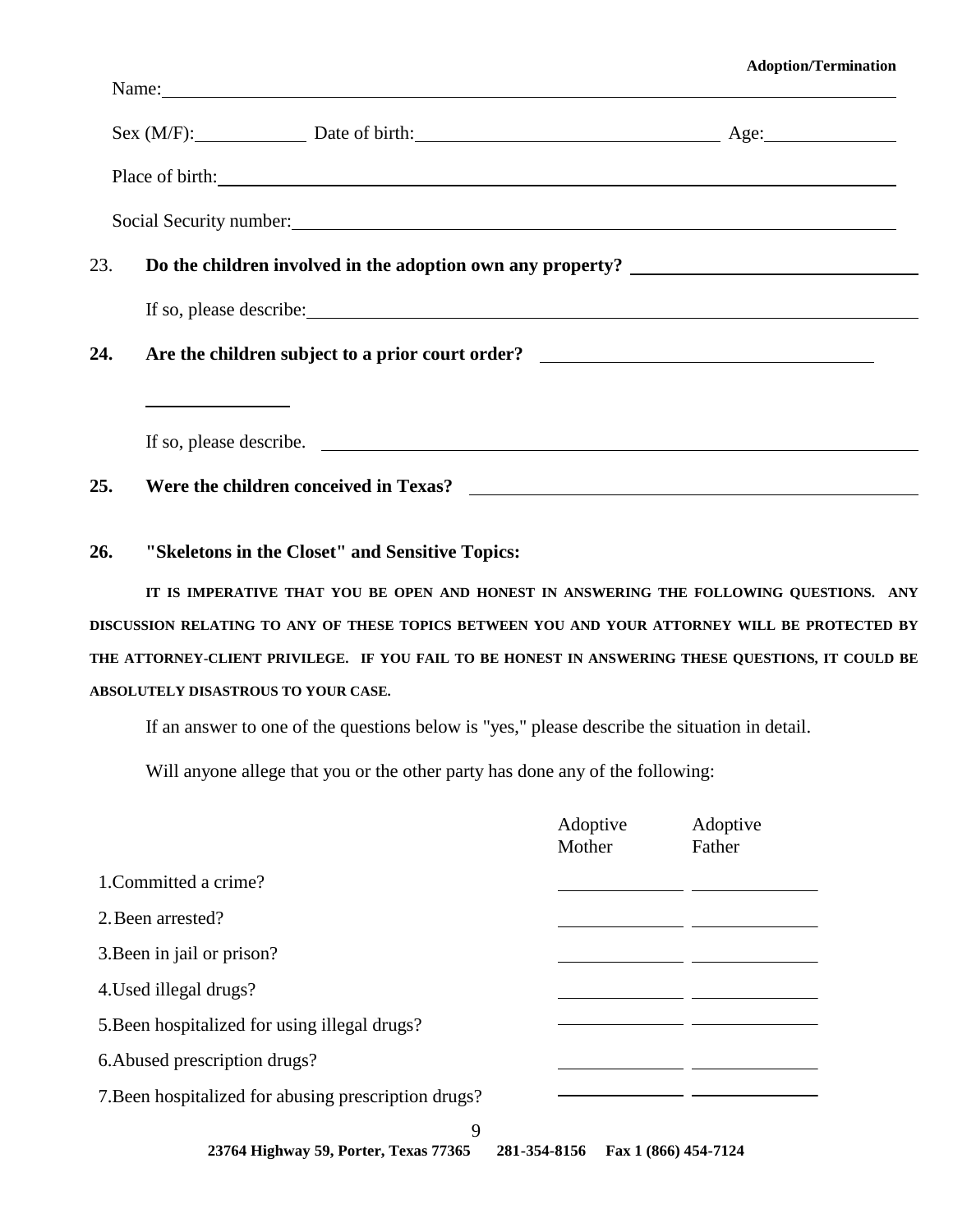| 8. Abused alcohol?                                                                                     |  |
|--------------------------------------------------------------------------------------------------------|--|
| 9. Been hospitalized for abusing alcohol?                                                              |  |
| 10. Been arrested for or convicted of driving while under<br>the influence of alcohol (drunk driving)? |  |
| 11. Engaged in gambling activities (legal or illegal)?                                                 |  |
| 12. Engaged in other illegal activities?                                                               |  |
| 13. Attempted suicide?                                                                                 |  |
| 14. Been hospitalized for an emotional or psychiatric<br>disorder?                                     |  |
| 15. Suffered from or received treatment for an emotional<br>or psychiatric condition?                  |  |
| 16. Abused spouse?                                                                                     |  |
| 17. Been accused of child abuse?                                                                       |  |
| 18. Had a sexual relationship during the marriage with<br>someone other than spouse?                   |  |

If so, describe the children's reaction to the relationship and the children's feelings about the person(s) involved in the relationship.

|                                             | Adoptive | Adoptive |
|---------------------------------------------|----------|----------|
|                                             | Mother   | Father   |
| 19. Had a homosexual/bisexual relationship? |          |          |
| 20. Engaged in unusual sexual practices?    |          |          |
| 21. Had a pregnancy outside of a marriage?  |          |          |
| 22. Had a sexually transmitted disease?     |          |          |
| 23. Drunk to excess?                        |          |          |
| If so, what and how often?                  |          |          |

#### 24. Other?

25. If you or the other party has a relationship with a person whom the children see frequently and that person would answer "yes" to one or more of the preceding "skeleton-in-the-closet" questions, describe the situation:

26. **Do you the other party suffer from any physical disability that would interfere with being able to care for the children**?